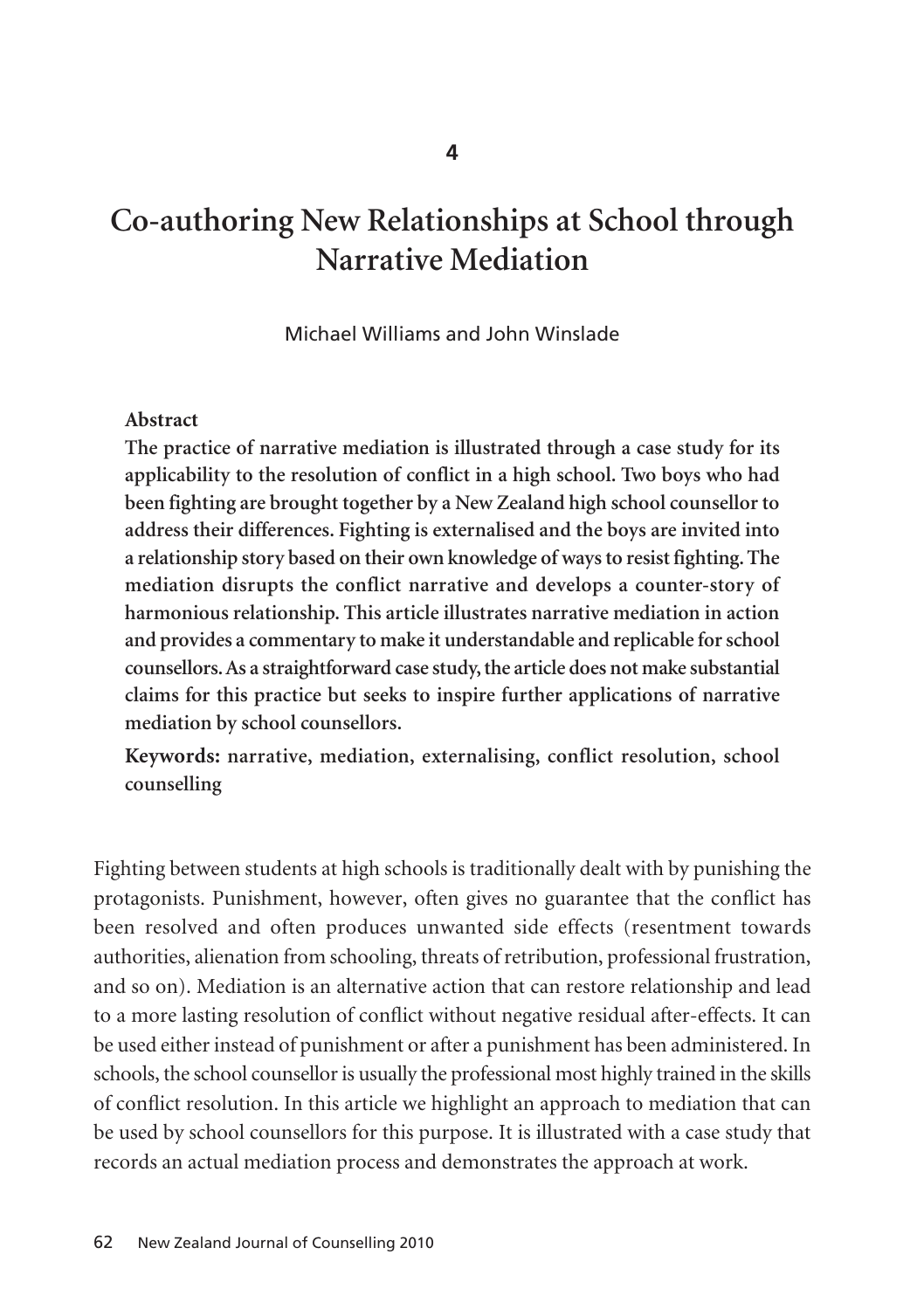## **Narrative mediation**

The approach to mediation that is highlighted in this article is an application of the principles of narrative mediation (Winslade & Monk, 2000, 2008; Winslade, Monk, & Cotter, 1998). It is built on a process of re-authoring a relationship that has been caught up in a conflict-saturated story (Winslade & Monk, 2000) leading to a physical fight. Rather than resolving problem issues through an exploration of underlying interests (Fisher, Ury, & Patton, 1991; Moore, 1996) in order to arrive at a relationship shift, the narrative approach to mediation starts from a different angle. It aims to shift the relationship story onto a new footing so that the remaining issues between the disputants can be addressed from within a different narrative—ideally, one that is more satisfying and invigorating for those involved than the conflict narrative has been.

Narrative mediation proceeds from the premise that persons are multi-storied rather than single-storied (White, 2007; Winslade & Monk, 2008). The same can be said for relationships. Any particular story of a relationship is only one of a selection of possible stories that can be told about what has transpired between the parties. The story that makes a fight seem inevitable, justifiable, or at least understandable can best be understood as a narrative that has come to dominate those involved, rather than as essential to who they are or to the nature of their relationship. If we are prepared to search for it, there usually exist, in the shadows of a conflict story, other stories of relationship that are being subordinated (White, 2007) by the dominance of the conflict story in the consciousness of the disputants. The aim of a narrative mediation process is to rescue such subordinate stories from the oblivion to which they appear to be consigned and to recuperate them in the lives of those who have been in conflict.

There also exists a school counselling literature on the use of narrative approaches more generally. A general narrative approach to counselling in schools is documented by Winslade and Monk (2007). Others have shown how narrative counselling approaches are especially effective with children and youth (Freeman, Epston, & Lobovits, 1997; McMenamin, 2004; Smith & Nylund, 1997), at risk youth (Ungar, 2006), and with students diagnosed with ADHD (Nylund, 2000). Narrative principles have also been employed to address a variety of problems generated by relational conflict, such as teasing among primary school children (Morgan, 1996), bullying among primary and secondary school students (Beaudoin & Taylor, 2004; Williams & Winslade, 2008), restorative practices in response to disciplinary issues (Restorative Practices Development Team, 2004), and in an anti-harassment programme in a high school (Cheshire, Lewis, & the Antiharassment Team, 2004). All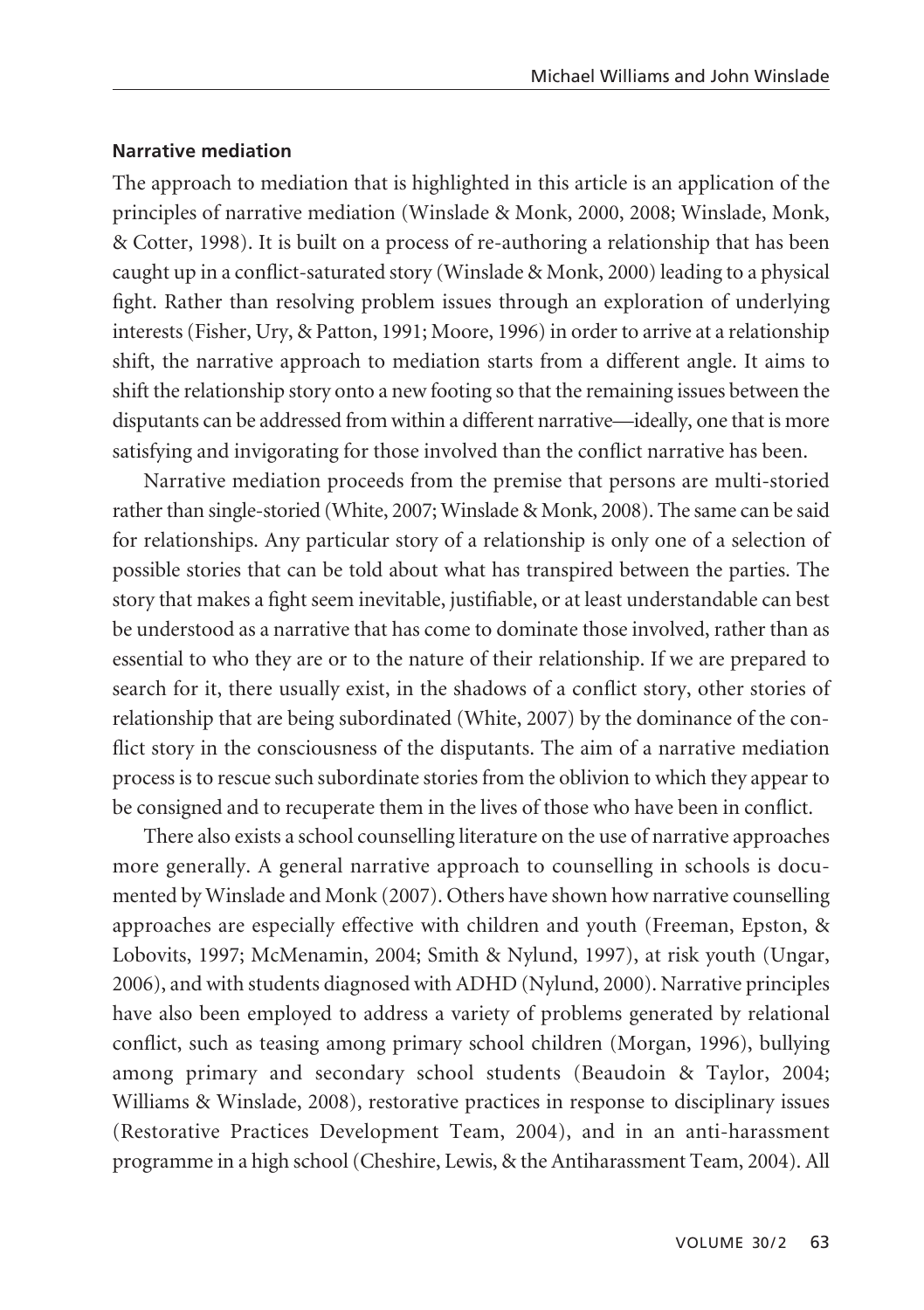of this literature emphasises the transformation of problems through the restorying of problematic stories.

# **A fight in a school**

The story that we feature in this article happened in a New Zealand high school. It quickly escalated into a fight between two boys. These two found themselves positioned in a narrative that trapped them into physical violence and restricted their choices for other positive actions. After a referral to the school counsellor, the two boys took part in a mediation conversation in which they succeeded in co-authoring a different story of their relationship: one that opened up the possibility of a much greater harmony and thus restricted further opportunities for retaliation and retribution. Through this process, two students redefined aspects of their identities to make it more likely that they might realise their hopes for success at school.

The first author was the school counsellor who mediated the conversation. The story is written from the perspective of the mediator. The names of the boys concerned have been changed to protect their anonymity. Both gave permission for this story to be published. We will interrupt the telling of the story (which is told in the first person) at strategic points with commentary that links the practice to the theory (which is spoken about in the third person).

\* \* \*

## **The mediation**

I deliberately left my office door open so that when the boys arrived, I could greet them. When they did arrive, I raised my eyebrows quickly in the Polynesian manner of greeting and motioned for them to sit down.

"Hi boys," I said, and smiled. "You're not in trouble but there is something we need to get sorted. I guess you were expecting this meeting?"

"Yeah, the Deputy Principal told us you wanted to talk to us," the tallest boy retorted. Both boys held their heads high in defiance. I smiled to myself as I thought how important it was for these two to protect their mana.

They sat on opposite sides of the room not looking at each other. There was tension and strain between the two boys.

"You're right about meeting to talk, but actually it wasn't my idea for *me* to talk to you. I would rather *you* talked to me," I countered with a smile. "I heard you nearly had a fight."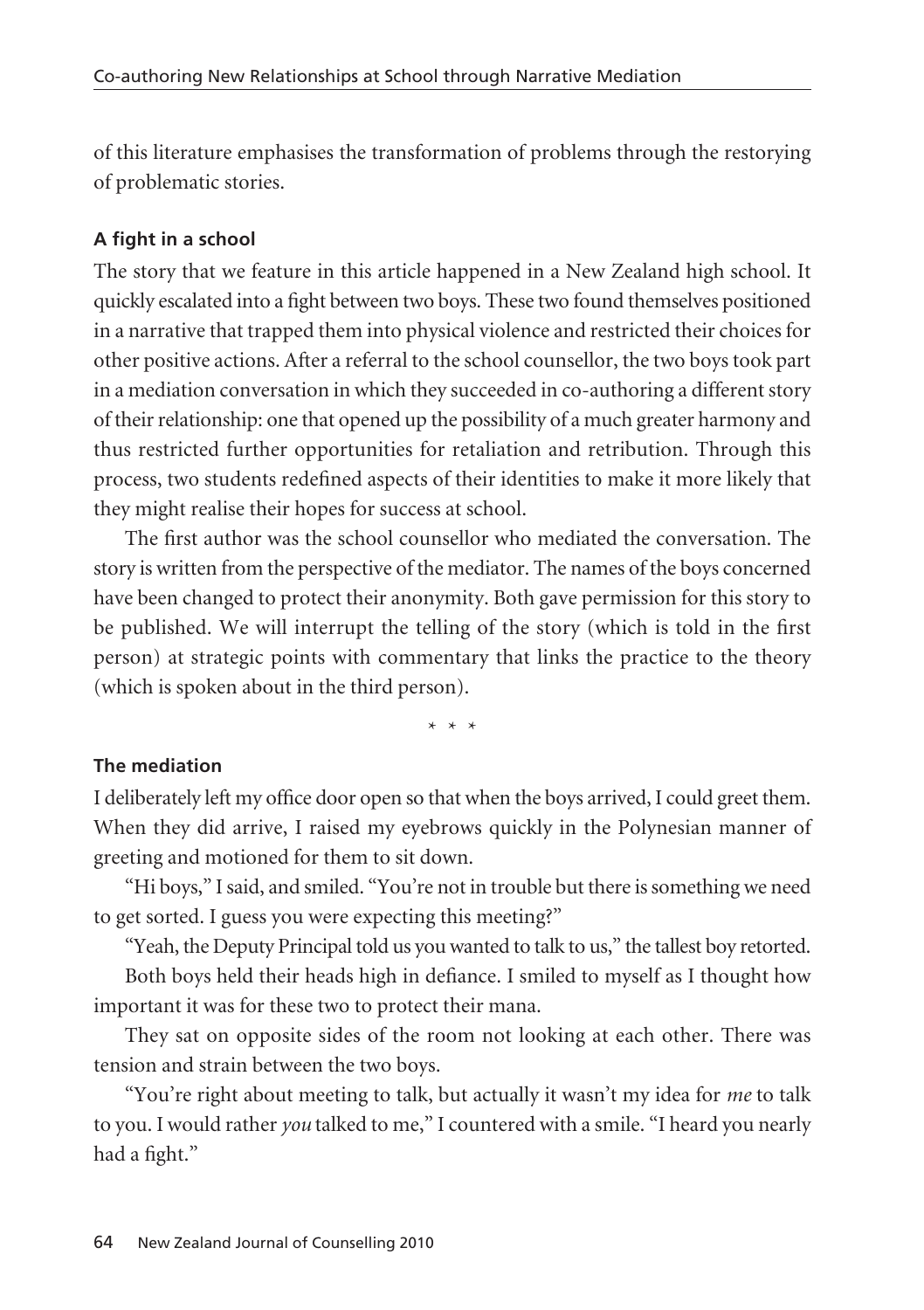"Yeah," said the other boy; "I could have smashed him but I didn't."

I could tell by this provocative statement that the boys were in no mood to discuss anything, but I persevered.

"What I would like to hear is how it came to this. I have studied fights over the years in my job and I would love to hear about this one," I said. "My guess is that both of you are a bit surprised to be here in this room and that this fight just crept up on you and you weren't expecting it. Is that right?" They both nodded imperceptibly.

\* \* \*

## *Externalising conversation*

Here the mediator seeks to position the parties in a grammatical shift through utilising the narrative technique of externalising. Developed first by Michael White and David Epston (1990) as an aspect of narrative family therapy, and later brought into narrative mediation (Winslade & Monk, 2000), externalising involves speaking about the conflict as if it is separate from the persons who are embroiled in it. The conflict itself is objectified and spoken of as if it has designs on the two parties, rather than as something that originated in either of them. In this instance, the mediator refers to the fight as something "that crept up on you." It is deliberately non-blaming language and allows some saving of face rather than encouraging the pinning of blame on each other. The mediator supports the two boys from a decentred position (White, 2005). He makes it clear that he is rejecting collaboration with either party (or with the school authorities) and is seeking to privilege their telling of the story and its uniqueness. He invites the boys into an inquiry about fighting when he says, "I have studied fights over the years in my job and I would love to hear about this one," and in doing so, helps them to unravel the tactics of power that the conflict has used to recruit the boys into fighting (White, 2007). Together they seek to gain a greater understanding of the "size" of the presenting problem.

\* \* \*

"When we have meetings like this," I continued, "I usually get people to talk one at a time and they tell me the story of what happened. Then we see if we can come up with a solution to the problem and try to work out how to move forward. How does that sound?"

Silence.

"You're Jackson, and you're Jerome, is that right?"

"Yes," they both said.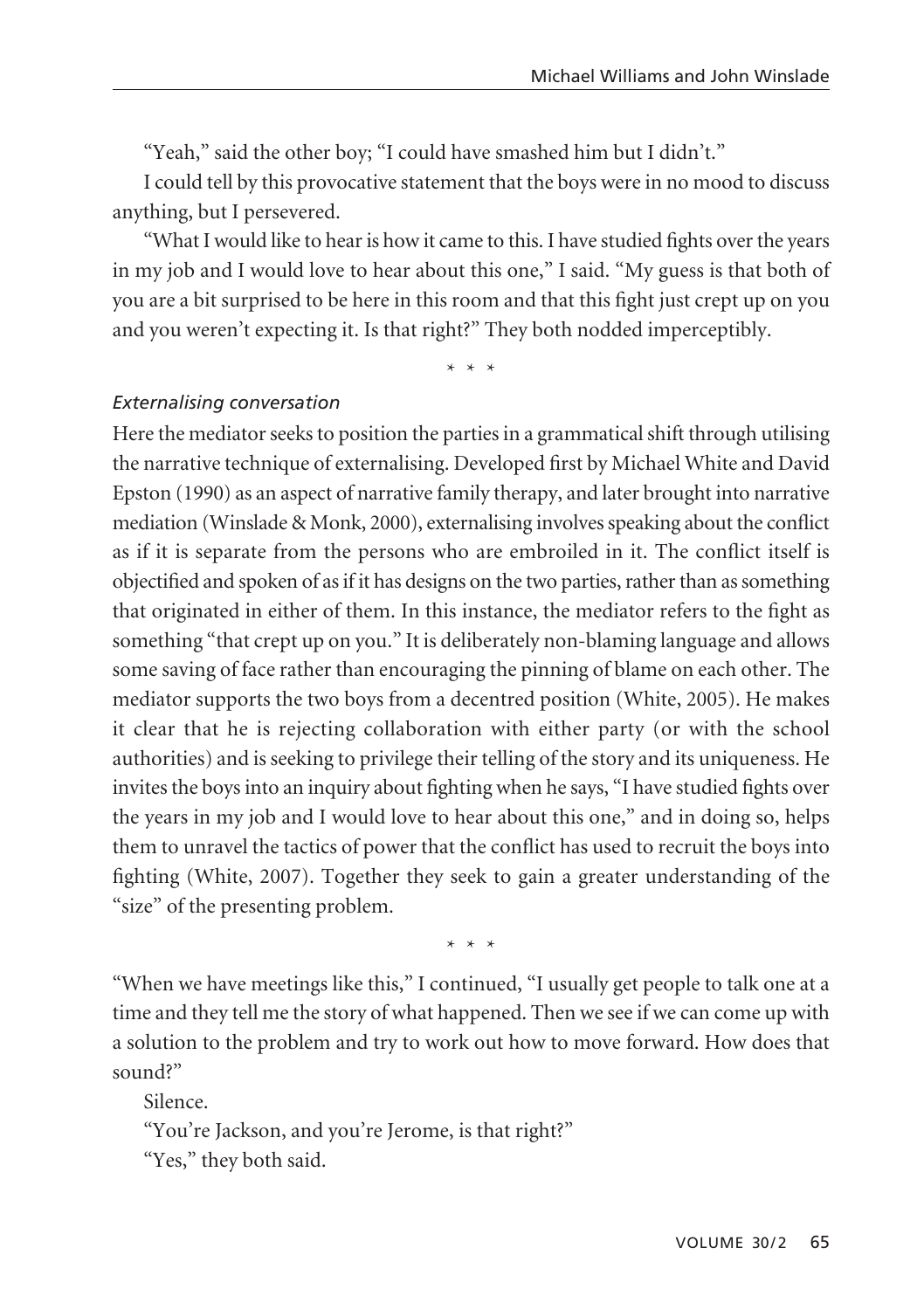"Has there been some 'beef' between you two for a while?" I inquired.

"I hardly know him," Jackson said. "I didn't go to his intermediate school."

I looked at the two boys closely.

"Who would like to start first?" I asked.

"Well, I came round the corner of B Block on Monday with my mates, and he *looked* at me," Jerome said.

I was intrigued. A look, I thought; it must have been more than that! But I kept my thoughts to myself.

"Then what happened?" I asked.

"I just kept on walking and I wondered if he wanted to fight. My mates said he looked like he wanted a fight and they asked me if I was going to smash him," Jerome said.

"What did you think about them saying that?" I asked.

"Well, I wasn't sure if he wanted to fight, but they said he did," Jerome replied. "Then what?"

"I went up to him and collared him and asked him if he wanted a fight," Jerome explained.

"What did he say?" I asked.

"He said he didn't want to fight, but I was sure he was lying."

"Were you?" I looked over at Jackson.

"Nah," said Jackson. "I'm not allowed to fight; I'm a boxer."

"How come you are not allowed to fight?" I asked.

"Well, if I fight at school, I get stood down from my club," he said. "I have had 21 fights; 19 were K.O.s and two were decisions," he said proudly.

"What do those numbers mean?"

"It means that I have had 21 fights for my club and I have won them all!"

I watched Jerome as he heard this. I noticed a small movement of surprise on his face.

"I'm sorry," I said, "I have jumped ahead here. I haven't given you a chance to tell your story," I said to Jackson.

"It's simple," Jackson said. "I was just sitting on the bench and these boys came round the corner and the sun was behind them. I thought I recognised Jerome from my last school but he was hard to see with the sun behind him and I kind of screwed my eyes up," he explained. "Yeah I looked at him, but not like he said."

"Then what happened?" I asked curiously.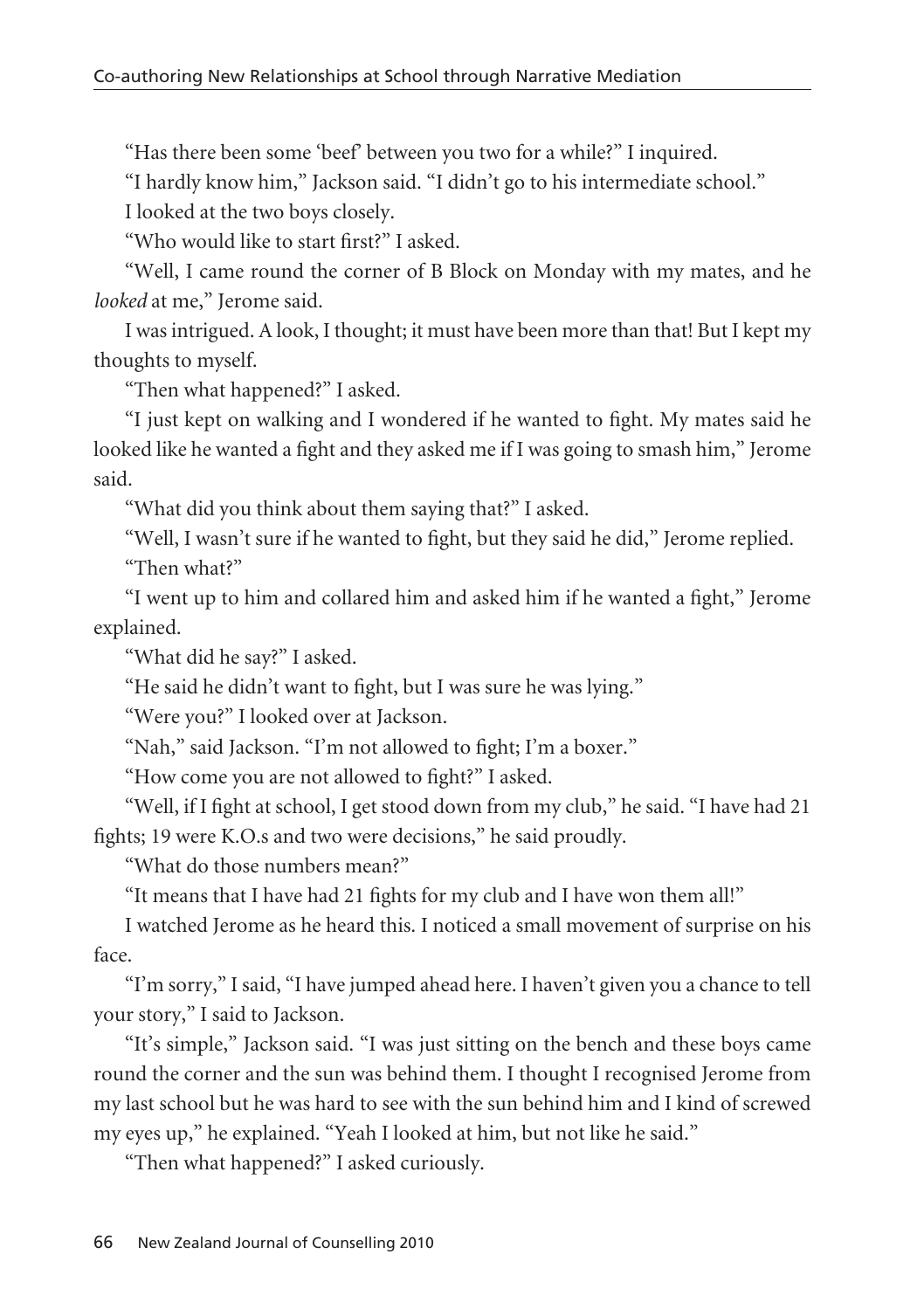"He came up to me with his boys and I stood up to meet him and he collared me. That's when the teacher came and broke it up. I didn't want to fight him. I'm not allowed to fight."

\* \* \*

#### *Double listening*

The mediator here has listened to the story from both parties. Like many conflict stories, it features a narrow range of positions (Winslade, 2005; Winslade & Monk, 2008) which each person feels constrained by and into which each person calls the other. The mediator has, however, been double listening (Winslade & Monk, 2008) while the two stories are being told. Double listening involves hearing the conflict story but at the same time keeping an ear out for openings to an alternative story, especially one that might work against violence. Jackson's last remark presents itself as an opening to such an alternative story. The mediator decides to explore it further. Rather than exploring the motives for the fighting (which would risk making the fighting seem more justified and inevitable), he deliberately shifts to asking about the narrative elements that work in the opposite direction. To do so requires a commitment to curiosity about the knowledge that is held by the parties themselves of what might make a difference, rather than speaking with the voice of authoritative professional knowledge and trying to convince the boys of the correctness of this voice.

\* \* \*

"What held you back from fighting him, apart from what your club said?"

"My parents would be angry if I fight. I want to stay at school. And there's my girlfriend. She told me that if I fight at school, she's gonna dump me."

I wondered about what these expectations meant for Jackson. "What *are*the rules about fighting, Jackson?"

"Well," he began, "there are club rules…and…you get kicked out if you fight anywhere the club has not approved."

"Any other rules about fighting?" I asked with a note of curiosity in my voice. "School rules, maybe?"

"Well I don't really care about school rules," he said with pride, "but yeah, you're not allowed to fight at school."

"I even heard you say there were some family rules," I suggested. His head lowered. "Yeah," he said with barely a move.

"Could there be any rules that adults and teachers don't know about?" I inquired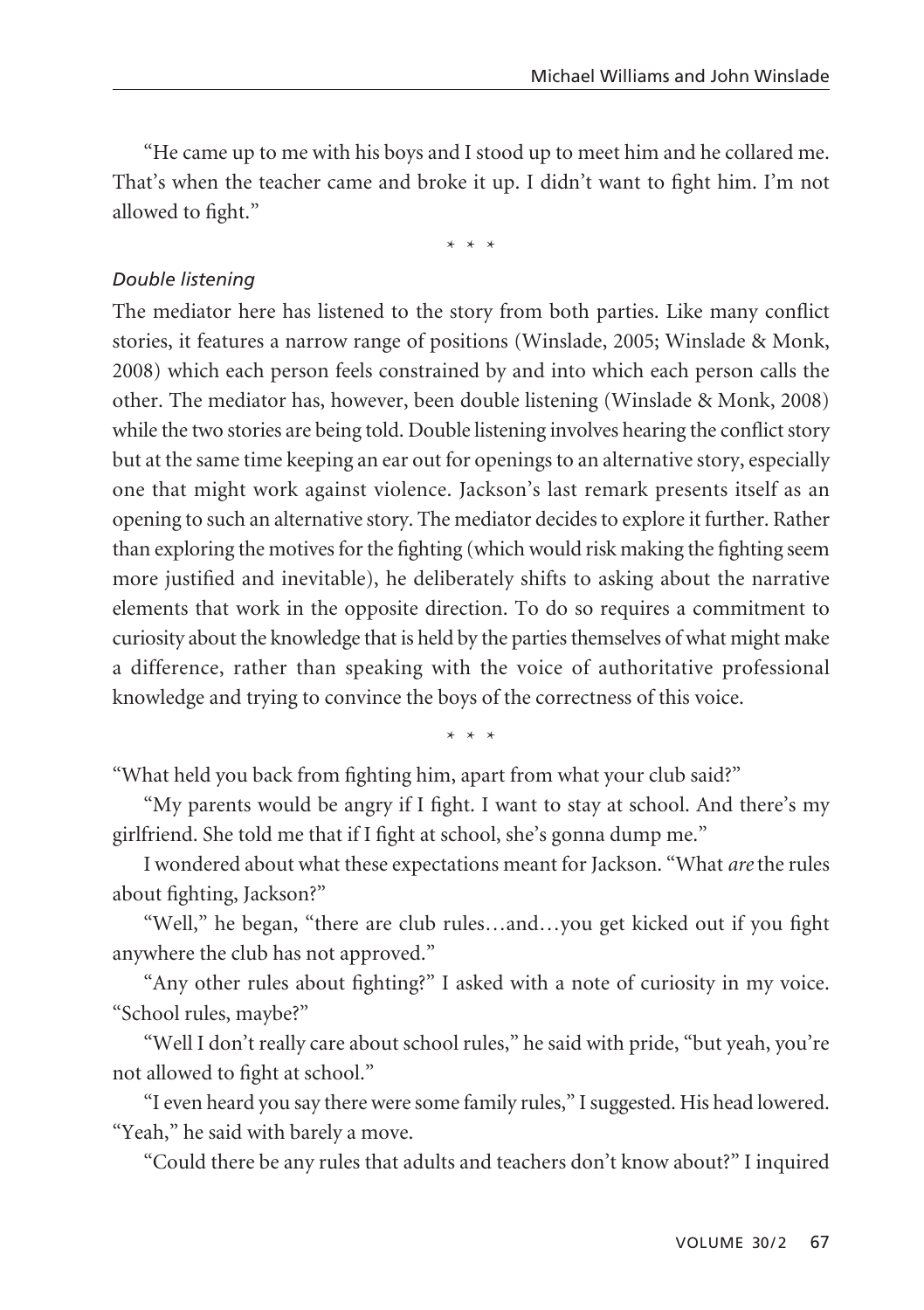nonchalantly. "Maybe 'kids' rules…? One kid told me the other day that if someone asks you for a fight, you have to give it. Is that a kind of 'kid rule'?"

"Well it's not really a *rule*," Jackson retorted. "It's just something you have to do, but I don't buy it!"

\* \* \*

#### *Identifying counter-stories*

Jackson here has been able to articulate a considerable range of knowledge of the reasons for non-violence. Such knowledge does not fit with his participation in the fight that transpired but a narrative mediator is less interested in narrative congruence than in opening up contrast between the conflict story and a basis for alternative story. The latter was largely excluded from the initial stories told by each boy, but it has now been made possible to talk about. This has not happened by accident but by a particular form of listening and inquiring.

"What do you want to do when you leave school?" I changed tack.

"I want to be an architect," Jackson said with a hint of pride.

"You'll have to stay away from fighting then," I joked.

I turned again to Jerome. "Now that you've heard what Jackson has said, does that change anything?" I asked.

"Yeah, I found out that he doesn't want to fight me, so it would be a boring fight because he wouldn't fight back," he said.

"Are the rules the same for Jackson as for you?" I asked. "What would your parents and your family say if they knew about this fighting?"

"I would be in trouble if they knew, but I just got angry and my mates were saying he looked at me."

\* \* \*

The counter-story has been grown further by an inquiry into Jerome's knowledge of reasons to avoid fighting. Rather than emphasising rules from the point of view of authority, the mediator seeks out more pragmatically effective rules: those that are subscribed to by the parties themselves. Jerome, too, was able to reference family values that run counter to the violent expression of conflict. He was also able to offer a construction of fighting as having no point in the event that the fight would be a "boring fight."

\* \* \*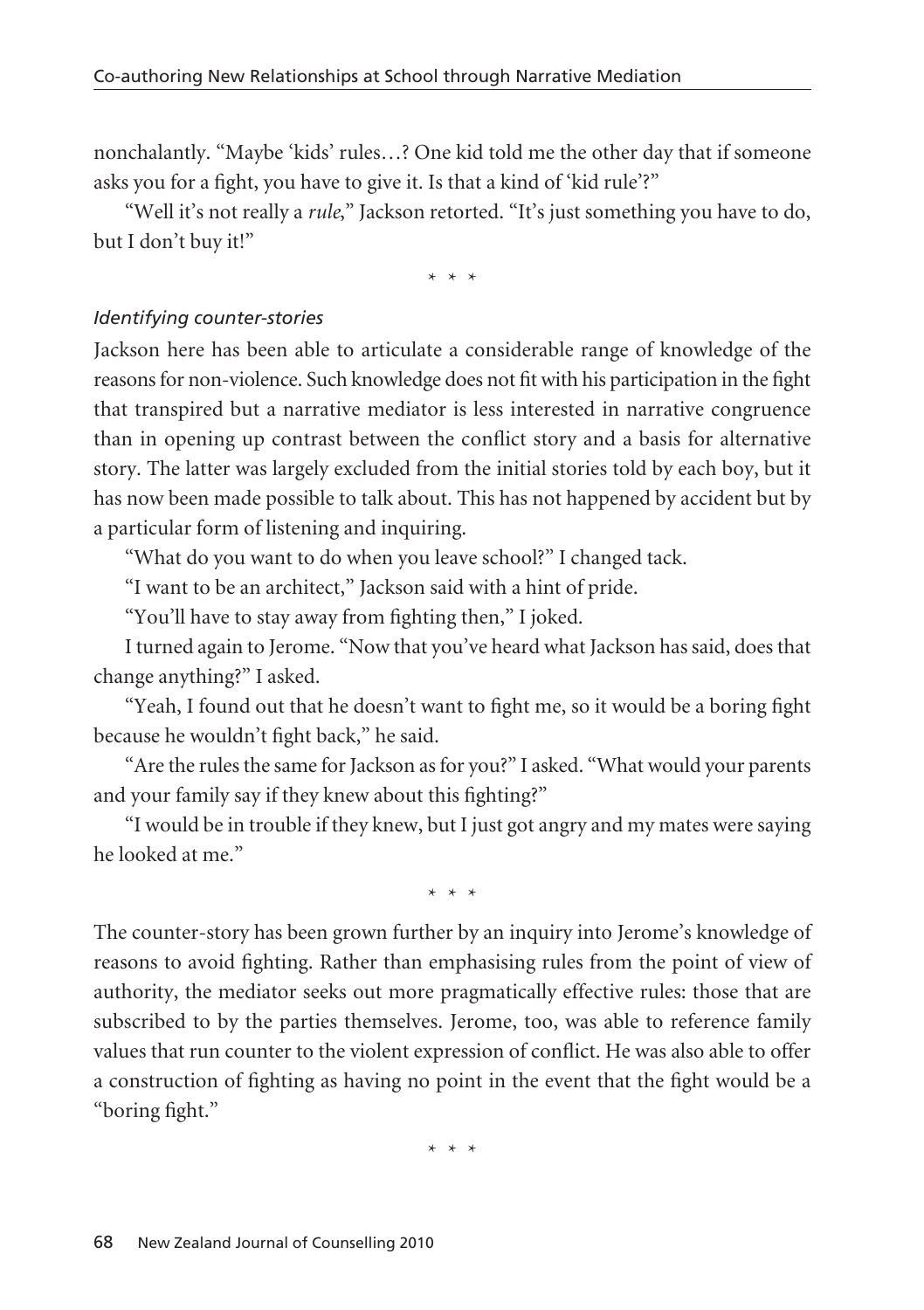I wondered how much both boys knew about the effects of anger. "How do guys like you manage their anger?" I asked.

"I joined boxing," Jackson offered, "and that really helped. I work out, and I don't let myself get angry. I need to think straight."

"If a boy is able to manage anger well, how do you think it would help?" I wondered aloud. This hypothetical third-person question inquires further into the boys' counterknowledge to the knowledge of the problem.

"It would mean that I have a future. I want to be an architect," he reminded me. "What do you want to do when you leave school, Jerome?" I asked.

"Accountant," he said sheepishly.

"What would happen to your future if you got sidetracked by fighting?"

He looked at the floor and said sadly, "It wouldn't happen."

The room went silent and both boys seemed to be thinking very deeply about what we were discussing. I looked up as if I had an idea, and I stretched my hands out in the air and described plaques on a building. "I can just see it now," I said excitedly. "Jerome, Accountant, and Jackson, Architect!" They both smiled and I wondered whether we were making progress.

\* \* \*

The mediator here continues to practise externalising by first talking about anger and then about fighting as external forces that threaten both boys' dreams of a bright future. In the last question, he is doing a little of what is known in narrative mediation as "mapping the effects of the problem story" (Winslade & Monk, 2000, 2008). In this case, the effects do not just exist in the present but in an imagined future. An assumption of narrative mediation is that it is more productive to explore such effects than to inquire into the causes of a conflict. Studying the causes of a conflict entrenches it further as inevitable, whereas studying its effects opens up more places where changes can be made. As this conversation develops, the two boys are steadily stepping out of the relational place that the conflict story had prescribed for them. They are now starting to speak from within a different narrative.

\* \* \*

"Can you see how pressure from others can make us do things we might not want to do?" I asked, using externalising language again to refer to pressure and separating it from what the two boys might "want to do."

"I wonder if Jackson's boxing reputation was known to a few kids and they wanted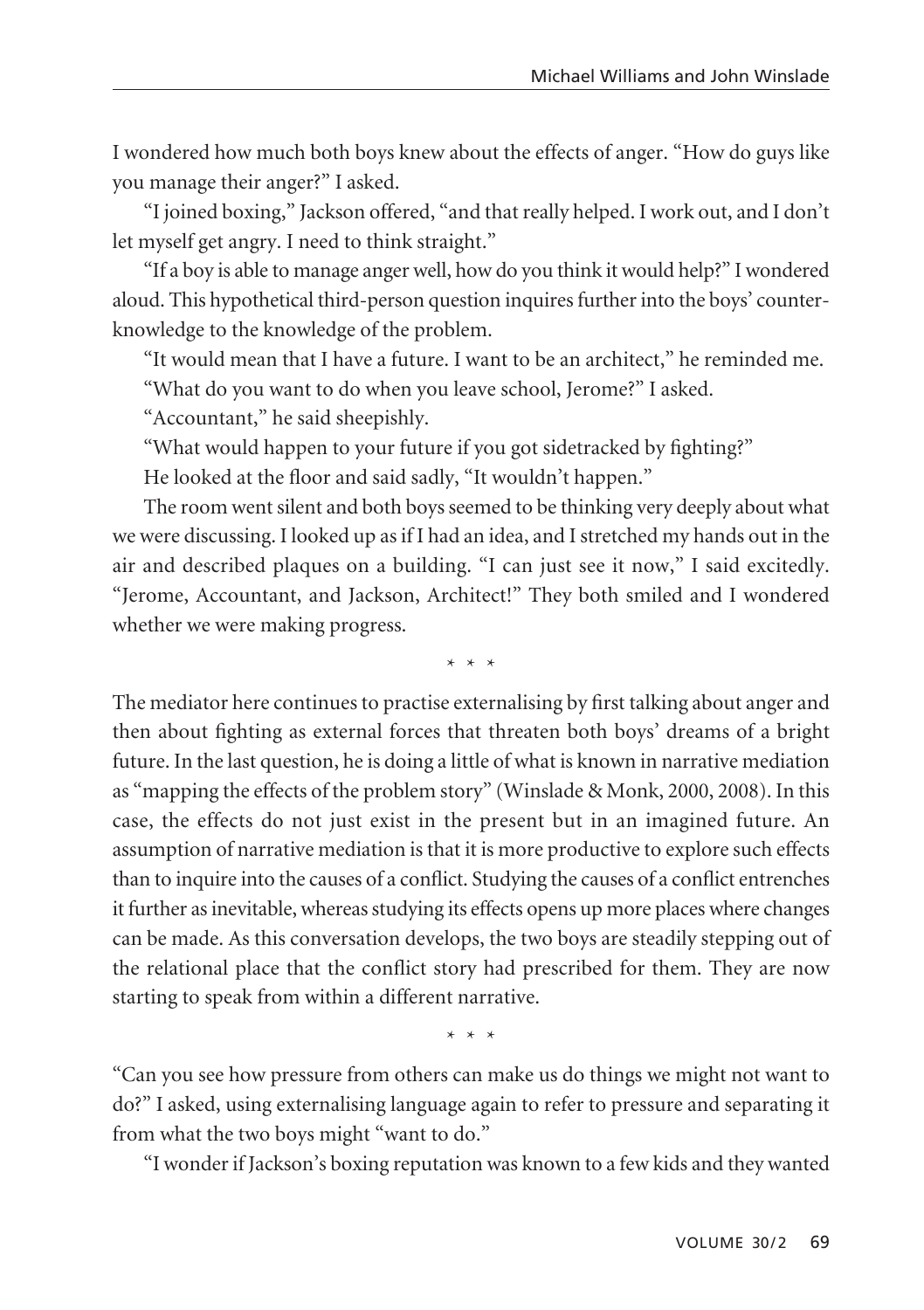you to test him," I said, looking inquisitively at Jerome. "I suppose you were going through a bit of a test yourself, Jerome? I wonder what you can tell your mates now about Jackson."

"I am going to tell them that he's all right and that we have sorted it out with your help," he replied.

"You two are doing the sorting out," I smiled. I didn't mind, however, if he used me to save face with his friends.

"Let's see if we can capture all these ideas we have discovered," I said. "Let's make a chart so we can see what we have learned." I wrote down their ideas on my whiteboard, headed up with:

#### BRILLIANT EXCUSES TO RESIST FIGHTING

- School/club/family rules.
- Future in danger of being wrecked.
- Girlfriend/brothers/dad don't want me to fight.
- Wouldn't be a proper fight.

"That's a good start," I said. "Can we turn that into an agreement?" I asked. They nodded cautiously. Under the bullet points I wrote:

CONTRACT BETWEEN JEROME AND JACKSON, MARCH 11, 2009

\* \* \*

Being recorded here on the whiteboard were the meanings that could be drawn from the narrative elements that ran counter to the story of fighting. Each of the boys has contributed to this list, and it refers to concepts and experiences that have currency in their own cultural world. It is not a list that is imposed on them from the school's perspective or from any professional expertise. It therefore stands a better chance of taking effect. It is an important principle of narrative practice that documenting such counter-knowledges helps to strengthen them (White & Epston, 1990; Winslade & Monk, 2000). The practice of taking spoken words and rendering them in written form grants the words greater authority and status and allows them to reverberate longer in the parties' consciousness. Using the parlance of the protagonists honours the uniqueness of this particular conflict and its corresponding resolution. The two boys and the mediator are about to construct an entirely new relationship, with a storyline that has never existed before. In addition, the publication of the contract formalises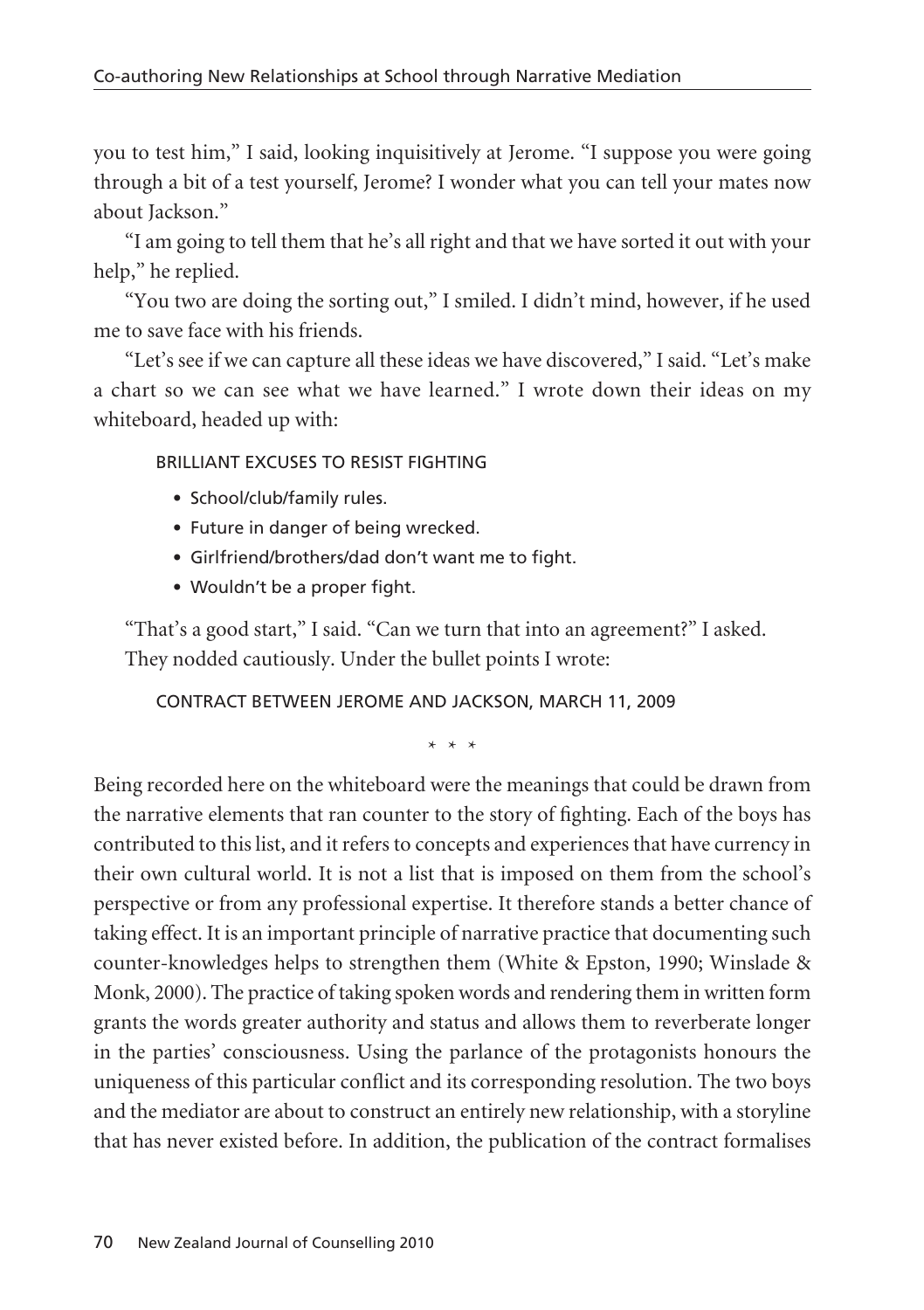and solidifies the repudiation of their reputations as "troublemakers" or "fighters" (Epston, 2008).

# *Negotiating agreement*

Now it was time to negotiate an agreement about how to go forward from this point. In narrative mediation, it is important for this negotiation to be built upon the foundation of a counter-story of relationship that has already been established rather than to do so immediately after the telling of the conflict story. Here, the mediator judged that the talk about the reasons to resist fighting that had taken place was strong enough to build some concrete actions upon.

\* \* \*

"What have we decided to do about our 'beef' after this meeting?" I inquired. "Would you like to write one part of the deal each?"

Jackson came first to the whiteboard and wrote, "We've sorted it out."

Jerome came up and added, "It's all good now."

Then, without prompting, they signed their names, and before I had a chance to say anything Jackson turned to Jerome and said, "I'm sorry I looked at you."

I looked startled as I wasn't expecting this, because Jackson wasn't the aggressor. Jerome responded by saying, "I am sorry too; I shouldn't let other people peer-pressure me"

They embraced and patted each other on the back, then sat down smiling. I wanted to join in the hugs as well! I thanked them for their willingness to meet together and I sent them back to class.

I heard from the Deputy Principal the next day that both boys had gone over to his office before returning to class and told him excitedly that "it was sorted." Both boys apologised to him and said they were sorry for giving him grief!

\* \* \*

## **Discussion**

The denouement of this particular drama was actually very quick and easy. The boys had embraced an alternative story of relationship that featured "reasons to resist fighting," and had used it to take actions toward each other that would not have been predicted at the start of the conversation when they were both still in the thrall of the conflict. The apologies had been volunteered and the hugs appeared spontaneous. The idea of going to speak to the Deputy Principal and to restore a better relationship with him and with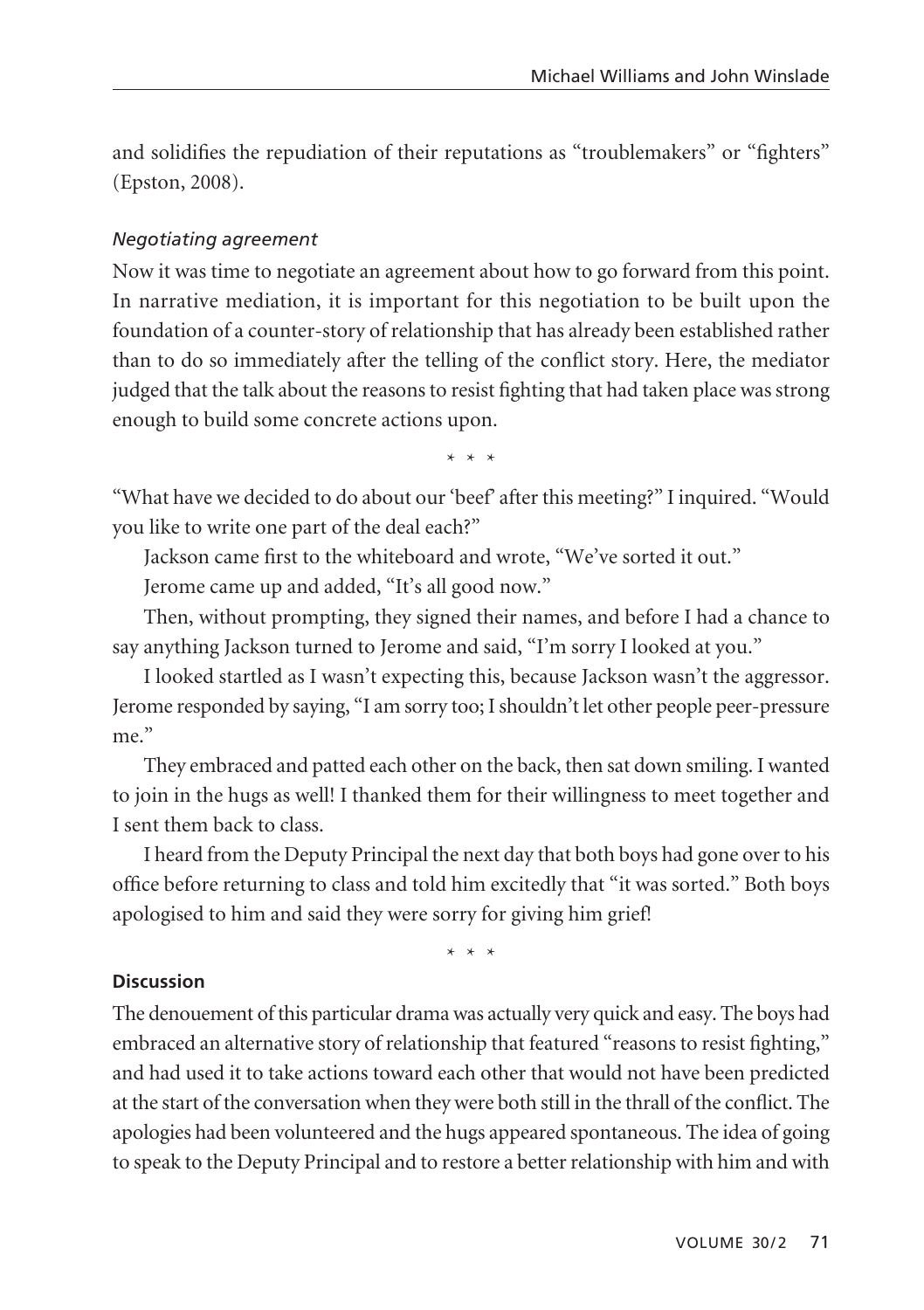the school had also come from the boys themselves. Each of these actions was a plot development in the counter-narrative. The decision by the boys to tell the Deputy Principal that the conflict had been resolved further enhanced the possibility that reputations of fighting might not be permanently assigned (Epston, 2008). Such counter-stories constitute new stories of self-definition and, while they require the whole school community for their construction and maintenance (Lindemann Nelson, 2001), they serve as a "durable statement of what they are/can be" (Epston, 2008, p. 141).

Once such a narrative has taken root, it can continue to send out new shoots and, like a rhizome (Deleuze & Guattari, 1987), extend its coverage by sending down further roots in new territory. It would have to take root in the relationships with those who were bystanders to the original fight, for example. And both boys might need to speak to the story that "it's sorted" with their families, girlfriends, boxing club trainers, and so on. The conflict that sparked this story has created new relational spaces for both the boys and their friends. In this case these new spaces were not explicitly negotiated in detail, but the story of resolution and reconciliation was still likely to spread beyond the walls of the counselling room. Friends of the two protagonists would not be expecting such a dramatic outcome, and when they saw that the boys had resolved the conflict peacefully, they would be interested to know how it was achieved. Conflict stories do not exist only in the experience worlds of the major protagonists but are woven into the webs of relationship and discourse communities of which they are a part. So too must an alternative story (or a counter-story) be woven into these same relationship webs and discourse communities.

Subverting the expected plot trajectory in this way provides the young people with access to membership in new groups. In Jackson's case, by resisting the call to fight, he solidified his position in the school as someone who has physical power but chooses not to exert it. Jerome, on the other hand, regrades himself as someone who has escaped the jaws of punishment by taking a mature approach and resisting the temptation to fight. As the wider school community recognises the growth of new practical identities, it coauthors the description of these boys as morally competent young men. The more these boys act as they are expected to, the more they fulfil that plot.

One year later, the two boys were interviewed again. They were asked what they remembered about the way the mediation was used to sort out the problem, and about what had happened since the mediation conversation. Here are some of their comments: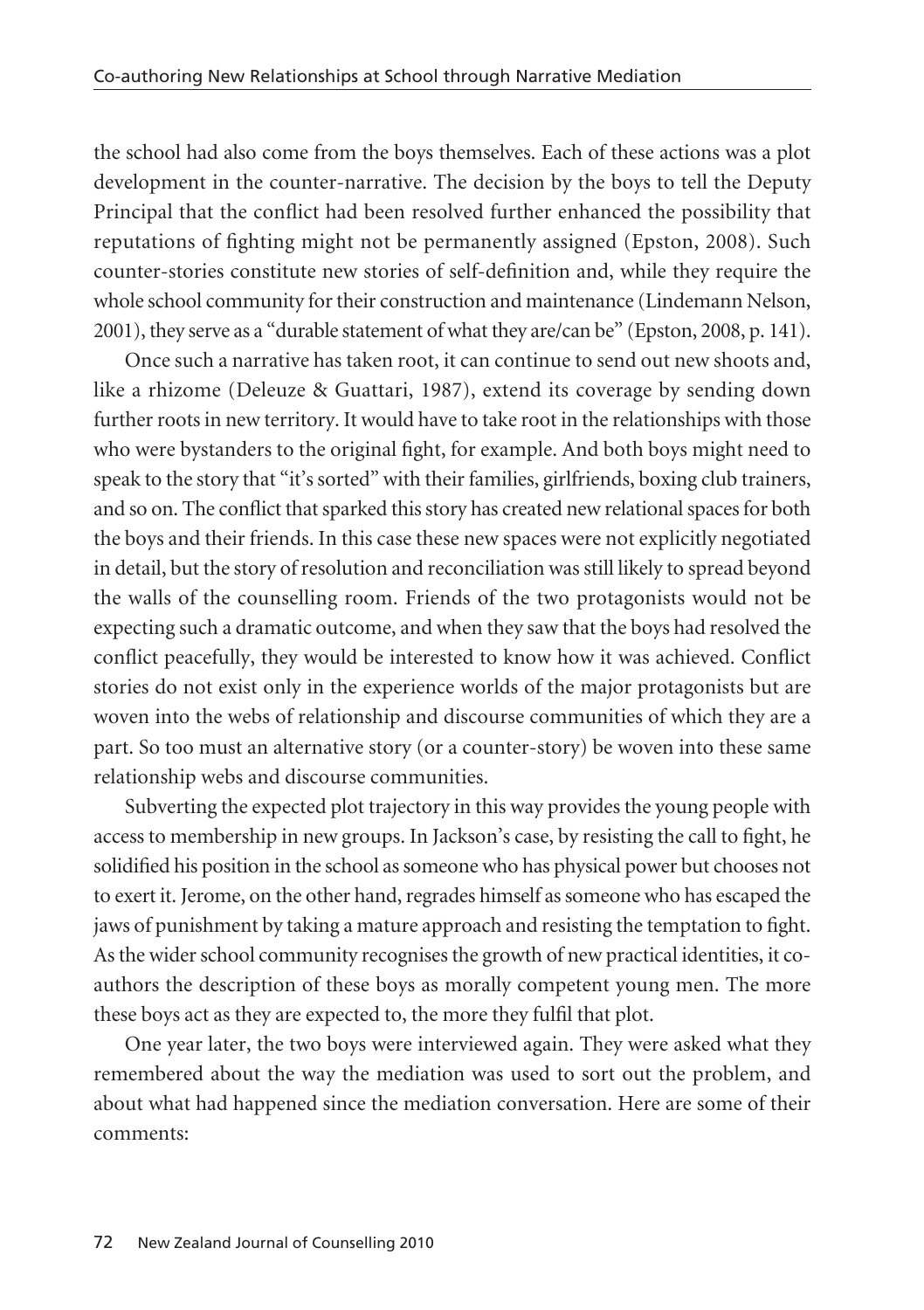*It was good; it helped us sort things out quickly and we have been good friends since then.*

*I learned that there's not much point in fighting and now I focus on doing my best. I could have been a hater but I thought about what happened and I decided I wanted to go through school.*

*I have not been in any kind of trouble since then and I am doing well at school.*

A check of the school records revealed that neither boy had been in any disciplinary trouble for the year following the mediation, for fighting or for anything else.

What we have presented here is one case example. It is not given as a model to be slavishly followed but as an example of the kind of approach that might be derived from a narrative practice of mediation in the context of a fight in a school. It might be said that there are far more intractable conflicts that school counsellors are called on to address on a regular basis, and we would agree. But there is not yet a substantial literature on narrative mediation, and what exists has not been heavily documented in the work of school counsellors. Our aim here has been to introduce this practice and to show a glimpse of how it might be deployed, through this relatively straightforward illustration. It can be read as an inspirational example rather than as a definitive description of a practice. There is plenty of room for this work to be taken up by others and to be systematically studied. To our knowledge, no one has yet done this. This article is an attempt, therefore, to articulate an introduction to the practice. Along the way, we hope we have offered some alternatives to mainstream mediation practice and alluded to how these distinctions can be utilised.

#### References

- Beaudoin, M.-N., & Taylor, M. (2004). *Breaking the culture of bullying and disrespect, Grades K–8: Best practices and successful strategies*. Thousand Oaks, CA: Corwin Press.
- Cheshire, A., Lewis, D., & the Antiharassment Team. (2004). Young people and adults in a team against harassment: Bringing forth student knowledge and skill. In D. Paré & G. Larner (Eds.), *Collaborative practice in psychology and therapy* (pp. 121–132). New York: Haworth.
- Deleuze, G., & Guattari, F. (1987). *A thousand plateaus: Capitalism and schizophrenia* (Trans. B. Massumi). Minneapolis, MN: University of Minnesota Press.
- Epston, David. (2008). *Down under and up over*. Warrington, UK: AFT Publishing.